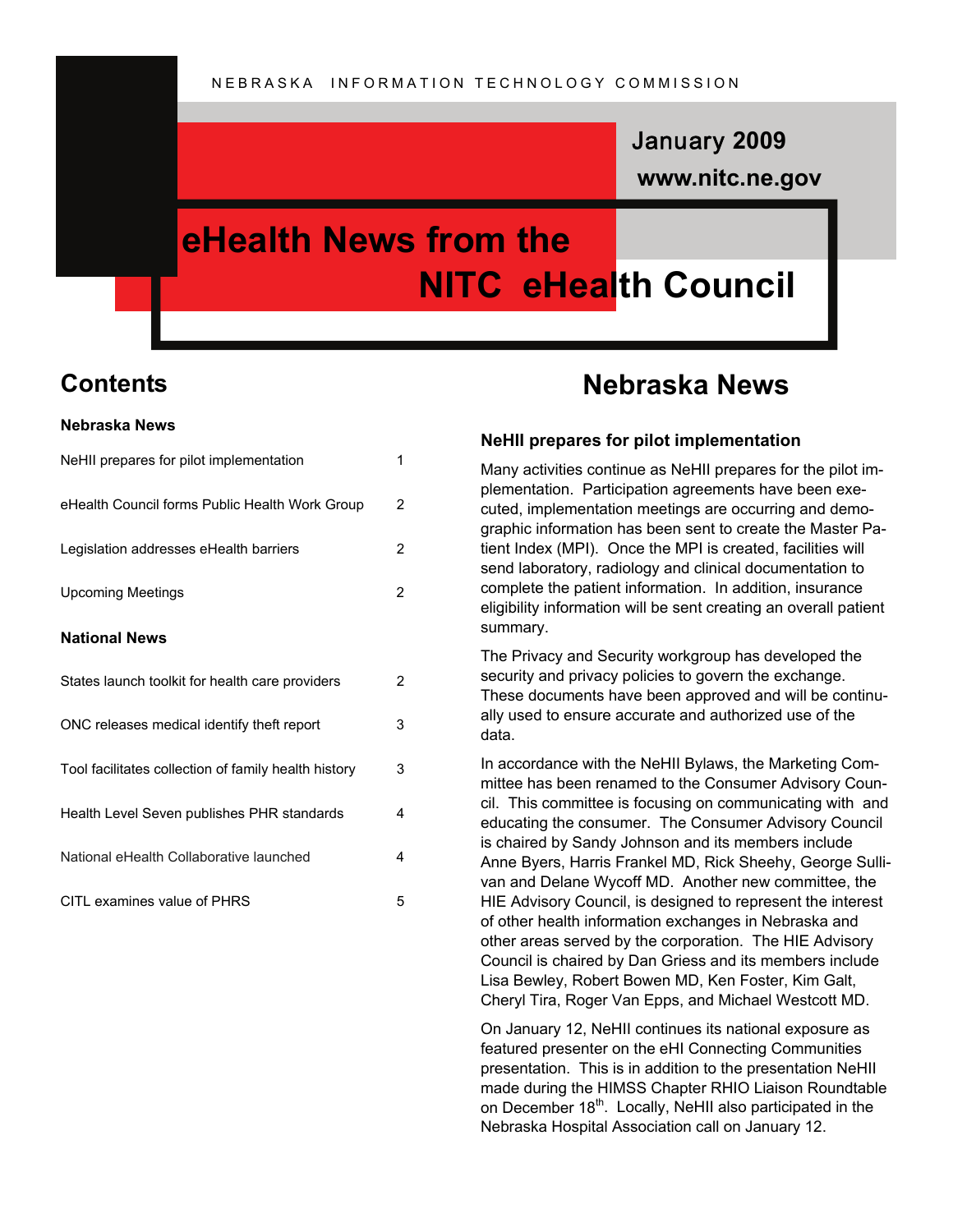Deb Bass and Chris Henkenius would like to present information on NeHII to any interested groups and/or individuals. More information on NeHII is available at [www.nehii.org](http://www.nehii.org).

### **eHealth Council forms Public Health Work Group**

The NITC's eHealth Council is forming a Public Health Work Group. The Work Group is charged with:

- o Developing a shared vision for the integrated and secure exchange of public health data among public health entities, health information exchanges, personal health record systems, and private providers.
- o Gaining a better understanding of public health information systems and health information exchanges in Nebraska, personal health record systems, electronic medical record systems, and how these systems could interact.
- o Identifying and prioritizing opportunities for exchanging public health data among public health entities, health information exchanges, personal health record systems, and private providers.
- o Identifying and prioritizing barriers to the exchange of public health information .
- Recommending next steps for achieving the integrated and secure exchange of public health data among public health entities, health information exchanges, personal health record systems, and private providers.
- o Recommending a process for continuing development of the integrated and secure exchange of public health data among public health entities, health information exchanges, personal health record systems, and private providers.

If you would like to participate in this group, please contact Anne Byers (anne.byers@nebraska.gov).

#### **Legislation addresses eHealth barriers**

Two legal barriers to the exchange of health information were identified by the Health Information Security and Privacy Committee (HISPC) Legal Work Group, eHealth Council, and the e-Prescribing Work Group. Nebraska law currently places a 180 day limit on authorizations to release health information. Brenda Decker, on behalf of the NITC, proposed an amendment to LB288 which addressed the 180 day provision at a hearing before the Health and Human Services Committee.

 Another barrier identified by the eHealth Council and the E-Prescribing Work Group is a requirement for pharmacists to maintain paper records of prescriptions. LB220 includes a provision addressing this.

## **Upcoming Meetings**

- o **E-Prescribing Work Group**, Feb. 18, 4:00-6:00, Mahoney State Park
- o **PHR Work Group**, Feb. 25, 3:00, phone conference
- $\circ$  **NITC**, March 3, 1:30, Executive Building, 521 So. 14<sup>th</sup> St., Lincoln
- o **eHealth Council**, March 16, 9:30, NET, 1800 N. 33rd St., Lincoln

# **National News**

#### **States launch toolkit for health care providers**

The Health Information Security & Privacy Collaboration Provider Education Toolkit, launched Jan. 15 in eight pilot states, provides educational resources for health care providers interested in understanding electronic health information exchange and security and privacy best practices. Florida, Kentucky, Louisiana, Michigan, Mississippi, Missouri, Tennessee and Wyoming are participating in the effort to raise awareness.

The Web-based toolkit, found at www.Secure4Health.org,

**PAGE 2**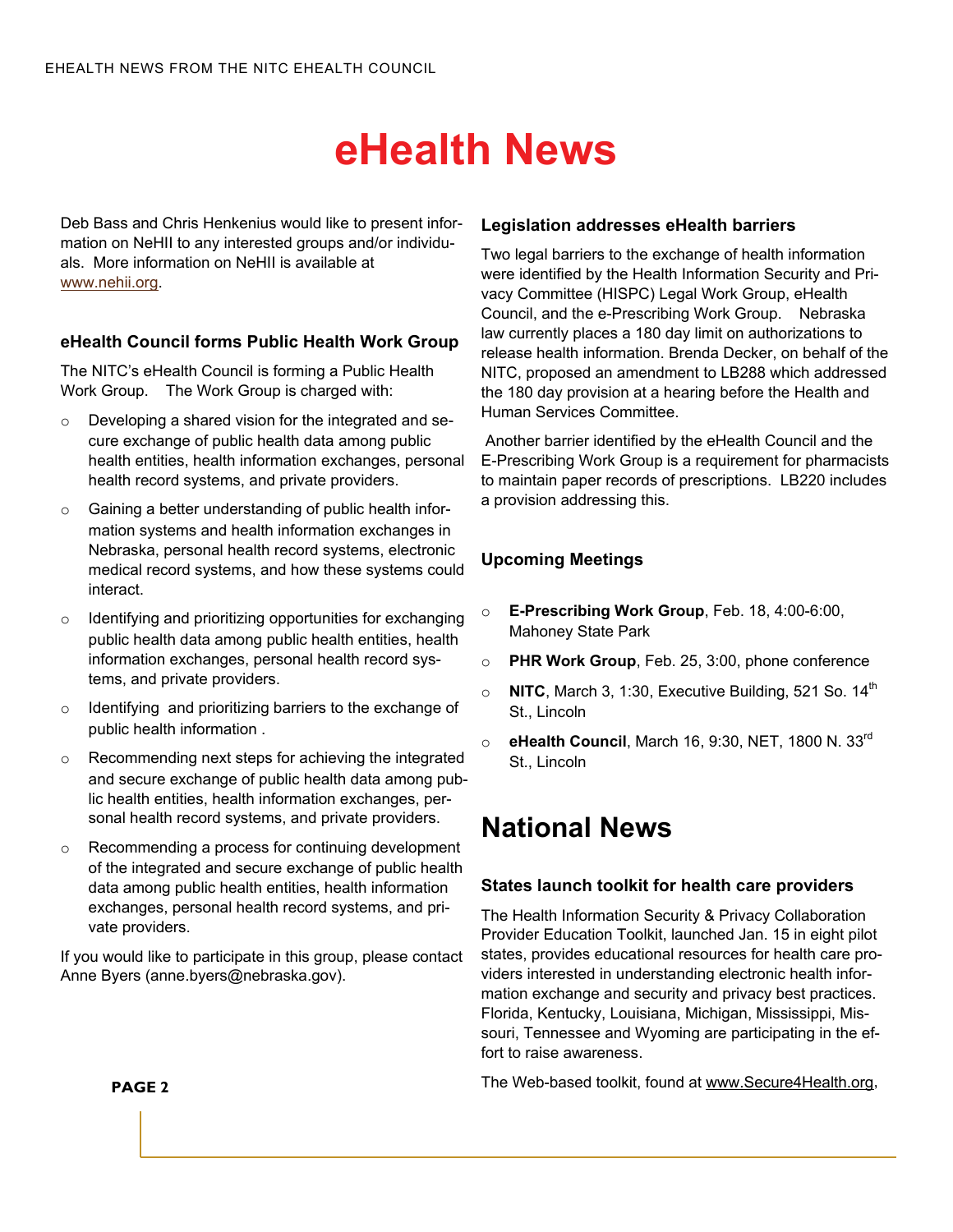provides physician-to-physician advice, resource links, and answers to frequently asked questions from national health care subject-matter experts. Information is focused on electronic health information exchange and related privacy and security implications as well as the tools and resources to help providers get connected electronically. Physicians can also earn free continuing medical education credits while learning more about electronic health information exchange and electronic health record systems.

### **ONC releases medical identify theft report**

The Office of the National Coordinator for Health Information Technology (ONC) released a final report on the medical identity theft. This report represents the conclusion of the work undertaken by ONC as part of its efforts to proactively assess and evaluate the scope of the medical identity theft problem in the U.S. The report was completed by Booz Allen Hamilton.

The report summarizes health IT and medical identify theft issues and sets forth possible potential actions for the Federal government and other stakeholders in the areas of prevention, detection, and remediation of medical identify  $\bullet$ theft. The use of health information technology has the potential for being a powerful tool for prevention and detection of medical identity theft.

For additional information about the medical identity theft project and to download a copy of the report please visit: www.hhs.gov/healthit .

## **Tool facilitates collection of family health history**

The U.S. Department of Health and Human Services released an updated and improved version of the Surgeon General's Internet-based family health history tool. The new tool makes it easier for consumers to assemble and share family health history information. It can also help practitioners make better use of health history information so they can provide more informed and personalized care for their patients.

Key features of the new version of the Surgeon General's

My Family Health Portrait include:

- **Convenience** Consumers can access the tool easily on the Web. Completing the family health history profile typically takes 15-20 minutes. Consumers should not have to keep filling out different health history forms for different practitioners. Information is easily updated or amended.
- **Consumer control and privacy** The family health history tool gives consumers access to software that builds a family health tree. But the personal information entered during the use of the tool is not kept by a government or other site. Consumers download their information to their own computer. From there, they have control over how the information is used.
- **Sharing** Because the information is in electronic form, it can be easily shared with relatives or with practitioners. Relatives can add to the information, and a special re-indexing feature helps relatives easily start their own history based on data in a history they received. Practitioners can help consumers understand and use their information.
- **EHR-ready, Decision support-ready** Because the new tool is based on commonly used standards, the information it generates is ready for use in electronic health records and personal health records. It can be used in developing clinical decision software, which helps the practitioner understand and make the most use of family health information.
- **Personalization of care** Family history information can help alert practitioners and patients to patientspecific susceptibilities.
- **Downloadable, customizable** The code for the new tool is openly available for others to adopt. Health organizations are invited to download and customize, using the tool under their own brand and adding features that serve their needs. Developers may also use the code to create new risk assessment software tools.

The Surgeon General's My Family Health Portrait was originally launched in 2004, but the first version was not standards-based. The new tool was developed under Sec-

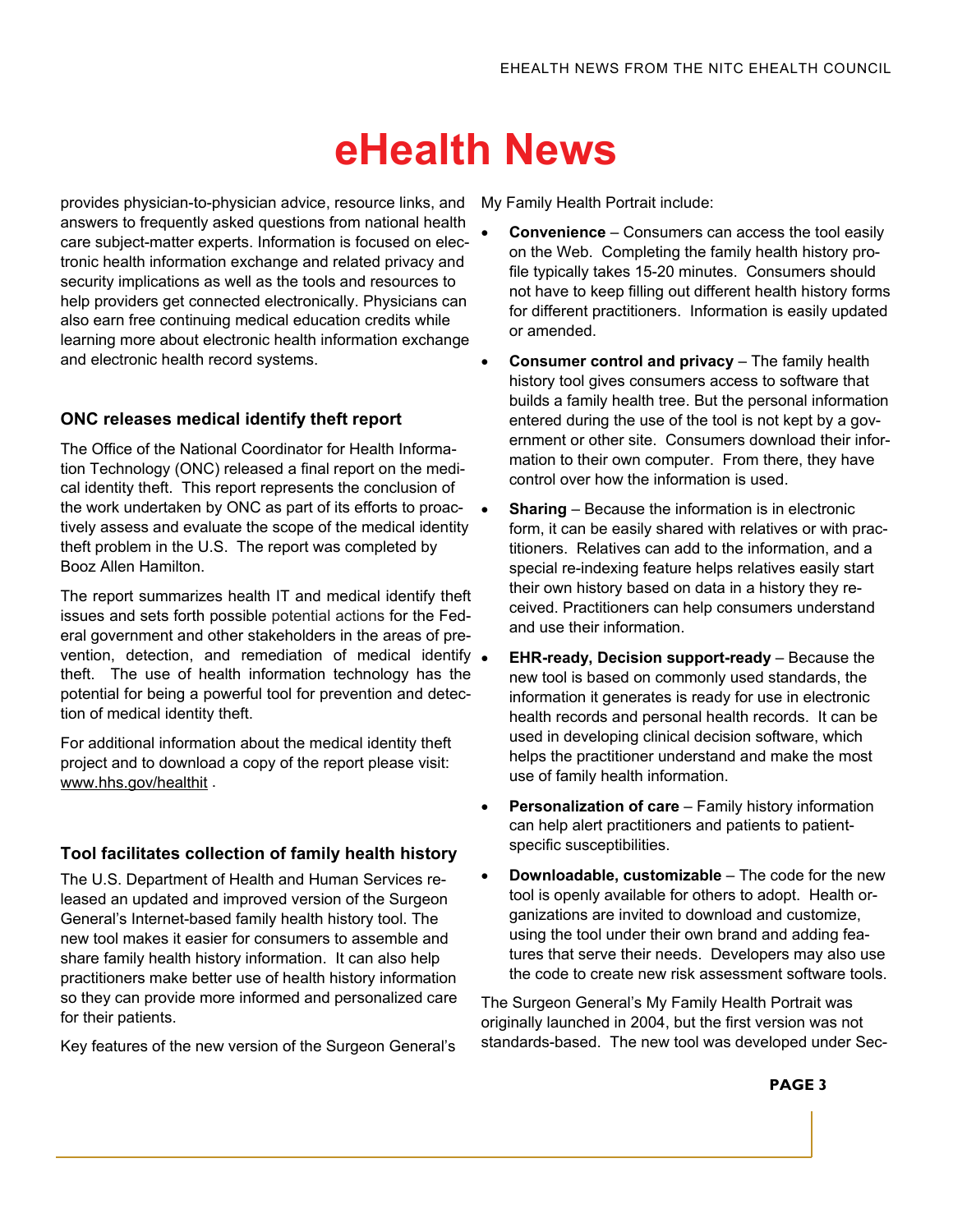retary Leavitt's Initiative on Personalized Health Care. It will be hosted by the National Cancer Institute, where the caBIG® initiative is pioneering health IT networks and software sharing. A ready process for organizations to download the family health history code is at https:// gforge.nci.nih.gov/projects/fhh.

The Surgeon General's new My Family Health Portrait tool is located at https://familyhistory.hhs.gov. In addition, a presentation of sample risk assessment tools under development can be viewed at http://videocast.nih.gov/ summary.asp?live=7297 .

### **Health Level Seven publishes PHR standards**

Health Level Seven (HL7), a preeminent healthcare IT standards development organization with broad national and international representation, announced that the HL7 Personal Health Record System Functional Model (PHR-S FM) has been published as a Draft Standard for Trial Use (DSTU) and is available for download from the HL7 website. The PHR-S FM defines the set of functions that may be present in PHR systems to create and manage an effective PHR. It also offers guidelines that facilitate health information exchange among different PHR systems and between PHR and EHR systems.

As a DSTU, the PHR-S FM allows the industry worldwide to work with a stable standard for up to two years while it is being refined into an American National Standards Institute-accredited version. During the DSTU period, consumers can begin requesting standards-based functionality when they select PHR systems for their use, vendors can begin incorporating the model's requirements into their products and organizations that certify PHR systems can begin evaluating the model's conformance criteria for certification testing purposes.

The PHR-S FM has already proven a useful tool for the Certification Commission for Healthcare Information Technology (CCHIT). "We reviewed good work offered by several organizations, including HL7's PHR-S Functional Model, as a reference for the Commission's PHR Advisory Task Force recommendations and the PHR Work Group's first draft of criteria now available for public comment," said Jody Pettit, MD, staff leader of the Certification Commis-

sion for Healthcare Information Technology (CCHIT®) PHR work group.

In addition to CCHIT, the Centers for Medicare and Medicaid Services has used components of the PHR-S FM as requirements for its PHR pilot demonstration projects.

### **National eHealth Collaborative launched**

The National eHealth Collaborative, formerly AHIC Successor, Inc., was officially launched in Washington, D.C. The National eHealth Collaborative is a public-private partnership dedicated to the creation of a secure, interoperable, nationwide health information network that will advance the American public's interest in health and improve the quality, safety, efficiency and accessibility of healthcare. The Collaborative builds on the accomplishments of the American Health Information Community (AHIC), a federal advisory committee established in 2005, and AHIC Successor, Inc., founded in 2008 to transition AHIC's accomplishments into a new non-profit membership organization, now known as the National eHealth Collaborative (NeHC).

The Collaborative's membership and board represent virtually all stakeholders whose participation is needed to drive the rapid development and adoption of an interoperable health system. The list of participating stakeholders includes federal and state agencies, health systems, payers, health professionals, medical centers, community hospitals, patient advocates, major employers, non-profit health organizations, commercial technology providers, and others.

The National eHealth Collaborative brings together these stakeholders to accelerate development of the health IT systems, infrastructure, standards, protections, participation, and education needed to create a secure, interoperable, nationwide electronic health information network. The Collaborative provides a needed and credible forum for stakeholders to transparently vet and prioritize national advancement efforts and leverages the value, resources and best practices offered by both the public and private sectors. The Collaborative works in close partnership with the Health Information Technology Standards Panel (HITSP), the Certification Commission for Health Information Technology (CCHIT), and the Nationwide Health Information

#### **PAGE 4**